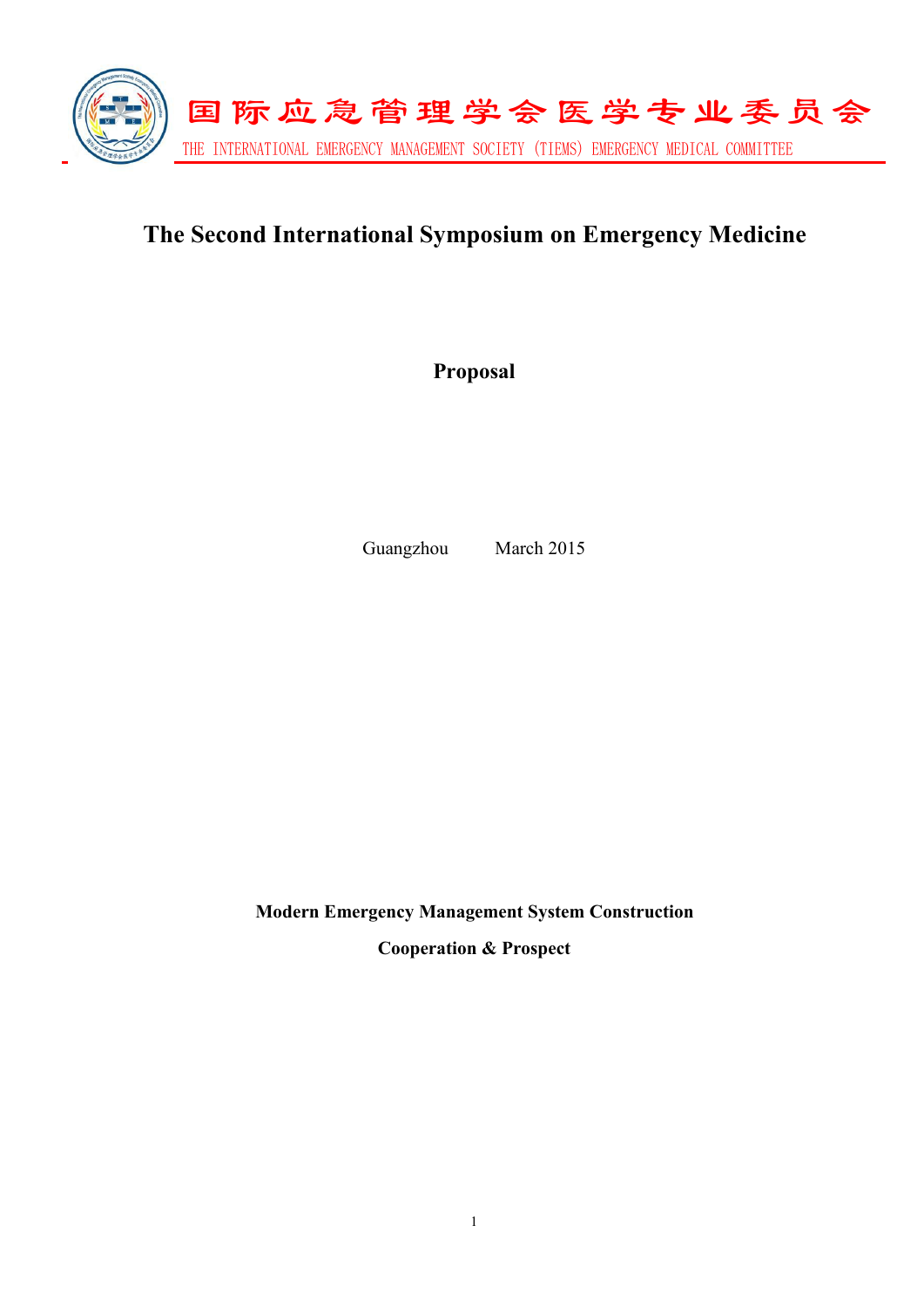#### **A: Conference Background**

Recent years, public events happens world-widely, which caused severely devastation to the human beings, properties, social stability, and economic developments. As a result of that, emergency management for the public events has attracted more attention by countries and governments than ever before with the society moving forward. Governments from countries are more focusing on a professional and accurate emergency management system construction with an aim at the precaution and preparation, and meanwhile to optimize and facilitate the construction in the "capabilities within the system" more efficiently. Some developed countries even get emergency management involved in the national overall security strategy and framework, thus to optimizing and reorganizing the system on natural disaster, Human technology accident, national defense, network security, and civil defense, and building a emergency management system covered by the unified leadership, authority, efficiency, and a combination both in the usual and urgent circumstance. For recently century, emergency management had went through the challenges by social and nature disasters, and with the time goes by, disasters are now testing the emergency management systems. Therefore, we have to build with a more complex and more severe range for such a highly and urgently complicate situation, and we need modern emergency management system with more advanced resources and techniques.

The scientific system and regulations are basic condition for any works. Due to a late response to the emergency management, Chinese scientific emergency management construction need to learn the advantages and features from the advanced countries, and help us in a right way under national status. Chinese government have been paid attention to public events since SARS happened, and state council asked the importance of the construction of emergency management system on public events . During APEC meeting in Beijing, in Nov. 2014, Chinese president Xi Jinping emphasized the significance on international cooperation, such as management in public events and infectious disease control. As a result, building a senior international exchange platform will be a benefit for the countries world-widely through discussing and sharing successful experience on the construction of modern emergency management. Furthermore, it works positively on promoting the economic development within the health collaboration field. At the same time, a series of such activities will awake different countries' governmental more attention to emergency management system construction with investment. As a result, it should be at benefit improving the efficiency in the emergency medicine and good for general people at last.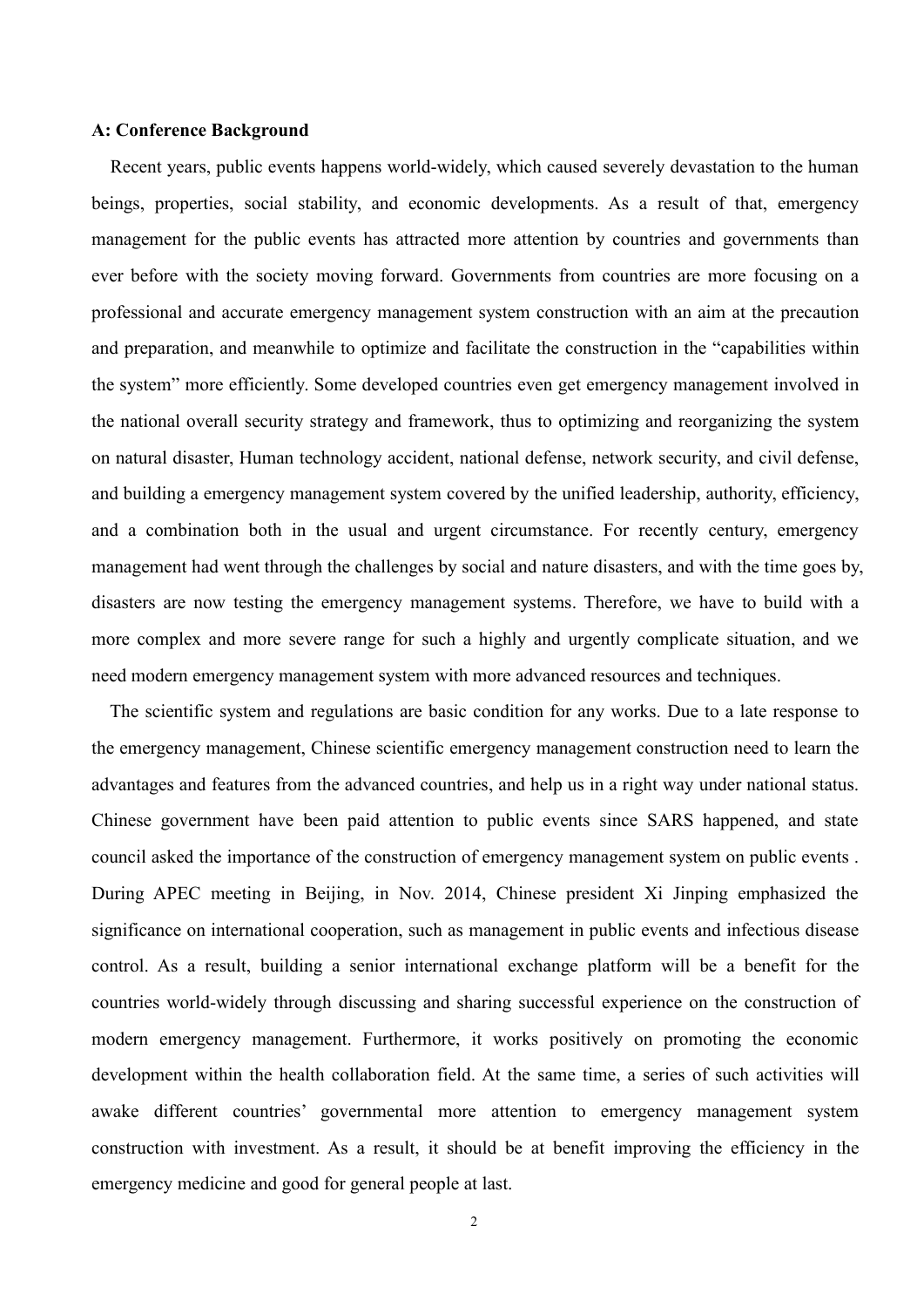#### **B. Conference Purpose**

1. To provide a good opportunities of exchange and sharing the experience on the construction of emergency management system for policy makers, experts, scholars, and other relevant personnel of emergency medicine from Chinese and other countries.

2. To set up the Emergency Management Branch of China Association for Disaster & Emergency Rescue Medicine.

3. Promoting the awareness of the importance and responsibility of emergency management system from international society, and looking forward to governments to extend investment on emergency medicine.

4. To explore a new method and idea about talents training and scientific & academic researches of emergency management system.

5. To seek an efficient and a safe international emergency management system within cooperation countries or areas.

#### **C. Conference Content**

#### **1.** Forms of the conference

(1) Expert seminar

Inviting some experts from different countries, including Hongkong, Taiwan, Macao and domestic to speech on the topic

(2) The participatory discussion

Inviting the emergency medicine policy makers, experts, information operators, rescuer from countries and fields to discuss.

(3) Seminars

Lectures and discussions about emergency management system construction and implementation

(4) On-site visiting

Visiting the emergency management system construction of Guangdong Provincial Emergency Hospital

#### **2. Conference Subjects**

(1) The conference focus on the latest trend of the emergency management construction domestically and internationally

3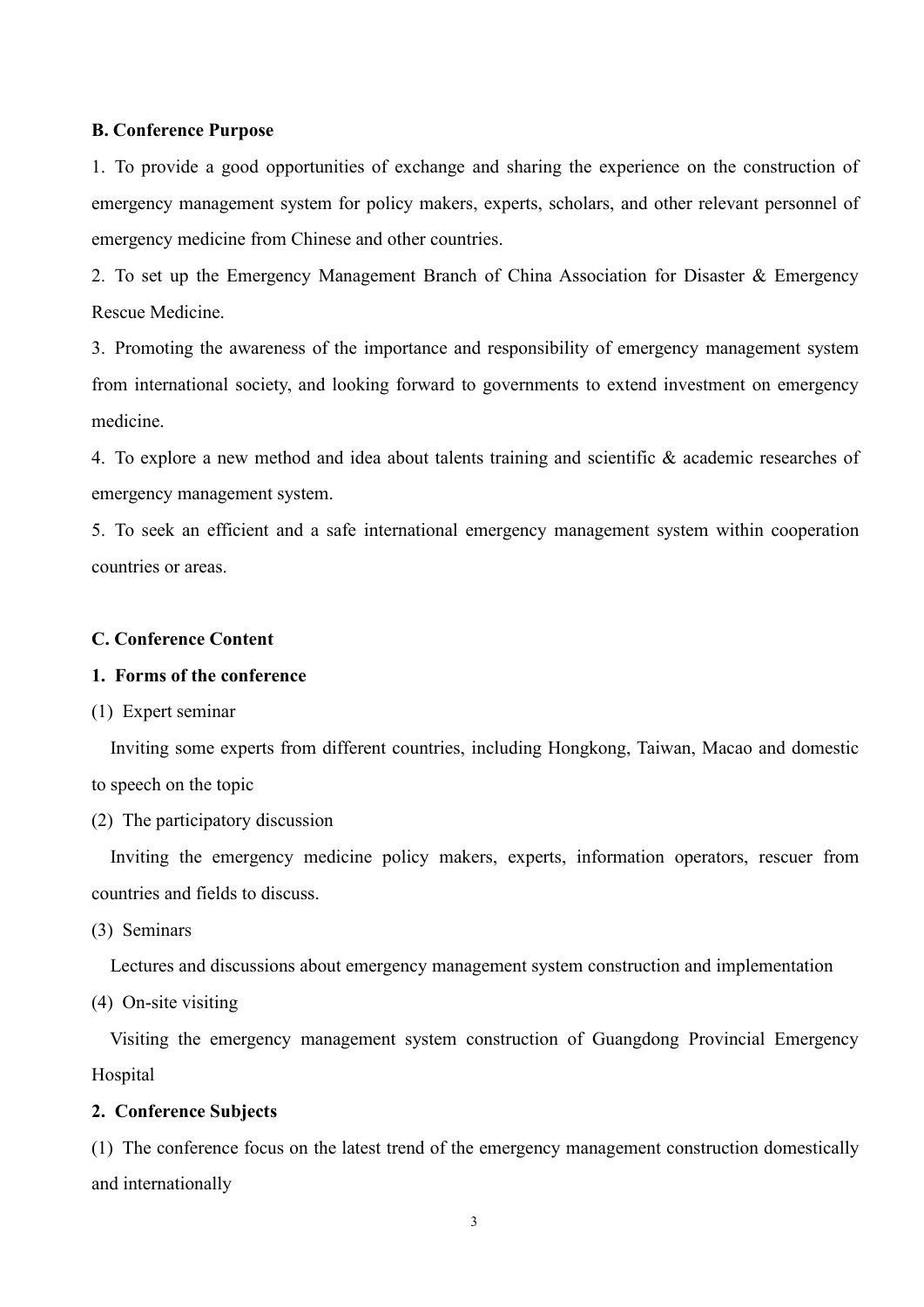(2) To set up Conference of the Emergency Management Branch of China Association for Disaster  $\&$ Emergency Rescue Medicine.

(3) The meeting of the Emergency Management Branch of China Association for Disaster & Emergency Rescue Medicine and the International Emergency Management Society Emergency Medical Committee, discuss the working plan for next year.

#### **C .Including Contents**

(1) Understanding the law of China Emergency Management (Chunchang Shan. The counselor, and the team leader of China State Council Emergency Response Expert Group)

(2) The strategy of the development of Chinese earthquake disaster emergency rescue (China Earthquake Emergency Rescue Bureau)

(3) Chinese Emergency Medicine construction and current implementation. (Emergency Response office Ministry of Health )

(4) Retrospect and Prospect of the China Emergency Medicine Management System. (Zonghao Li, Duty president of China Association for Disaster & Emergency Rescue Medicine)

(5) Developing trend of international emergency management system (K Harald. Drager, president of the International Emergency Management Society)

(6) Disaster & Earthquake and Medical Resources Arrangement Strategy (Guosheng Qu, vice president of the International Emergency Management Society, vice-captain of China National Rescue Group)

(7) Introductions of different countries on the construction of emergency medicine management ( experts from American, England, Germany, Italy, Israel, Sweden, Ireland, Australia, Canada, Holland, South Asia and other related countries, including Hongkong , Macao and Taiwan areas)

(8) Current circumstance of the construction of Emergency Medicine Management System in Guangdong province( Junzhang Tian, the commissioner and the director of Guangdong provincial medicine & disaster branch committee, president of Guangdong Provincial Emergency Hospital)

(9) Introduction about the experience on the construction of emergency management system from Chinese relevant experts, authorities, top hospital presidents within the emergency medicine field. ( 10 Chinese commissioners from The International Emergency Management Society Emergency Medical Committee, 20 representatives and also the initiators from Emergency Management Branch of China

4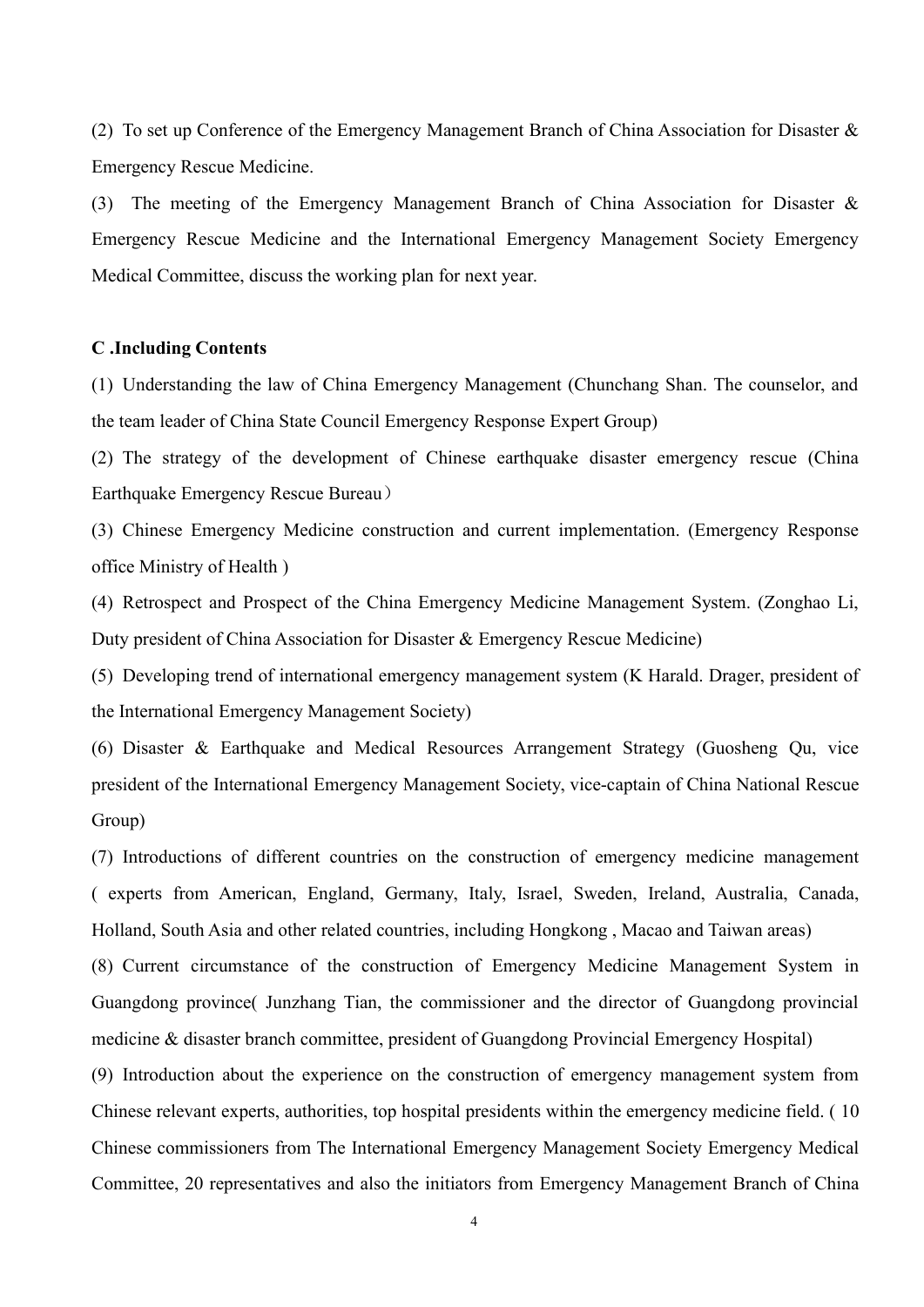Association for Disaster& Emergency Rescue Medicine at least).

#### **D. Organization and Management**

# **Support Unit: The International Emergency Management Society China Association for Disaster & Emergency Rescue Medicine Emergency Management Office in Guangdong Province Health and Birth Control Community in Guangdong Province Host Unit: The International Emergency Management Society Emergency Medical Committee Guangdong Medical Association**

**Organizer: Branch Committee of Medical & Disaster of Guangdong Medical Association Guangdong Provincial Emergency Hospital**

**E. Ceremony Speech**

| Chunchang Shan   | The counselor, and the team leader of China State Council Emergency   |
|------------------|-----------------------------------------------------------------------|
|                  | <b>Response Expert Group</b>                                          |
| K Harald. Drager | President of the International Emergency Management Society           |
|                  |                                                                       |
| <b>TBD</b>       | The United Nations Development Program (UNDP) representative office,  |
|                  | China                                                                 |
| Li<br>Zonghao    | Deputy president of China Association for Disaster & Emergency Rescue |
|                  | Medicine                                                              |
| $J_i$<br>Jiaqi   | Director of Guangdong Provincial Emergency Management Office          |
| Chen<br>Ran      | Director of The International Emergency Management Society Emergency  |
|                  | <b>Medical Committee</b>                                              |
|                  | Director of Emergency Management Branch of China Association for      |
|                  | Disaster & Emergency Rescue Medicine                                  |
| Guoyin<br>Li     | Secretary-general of Guangdong Provincial Medical Association         |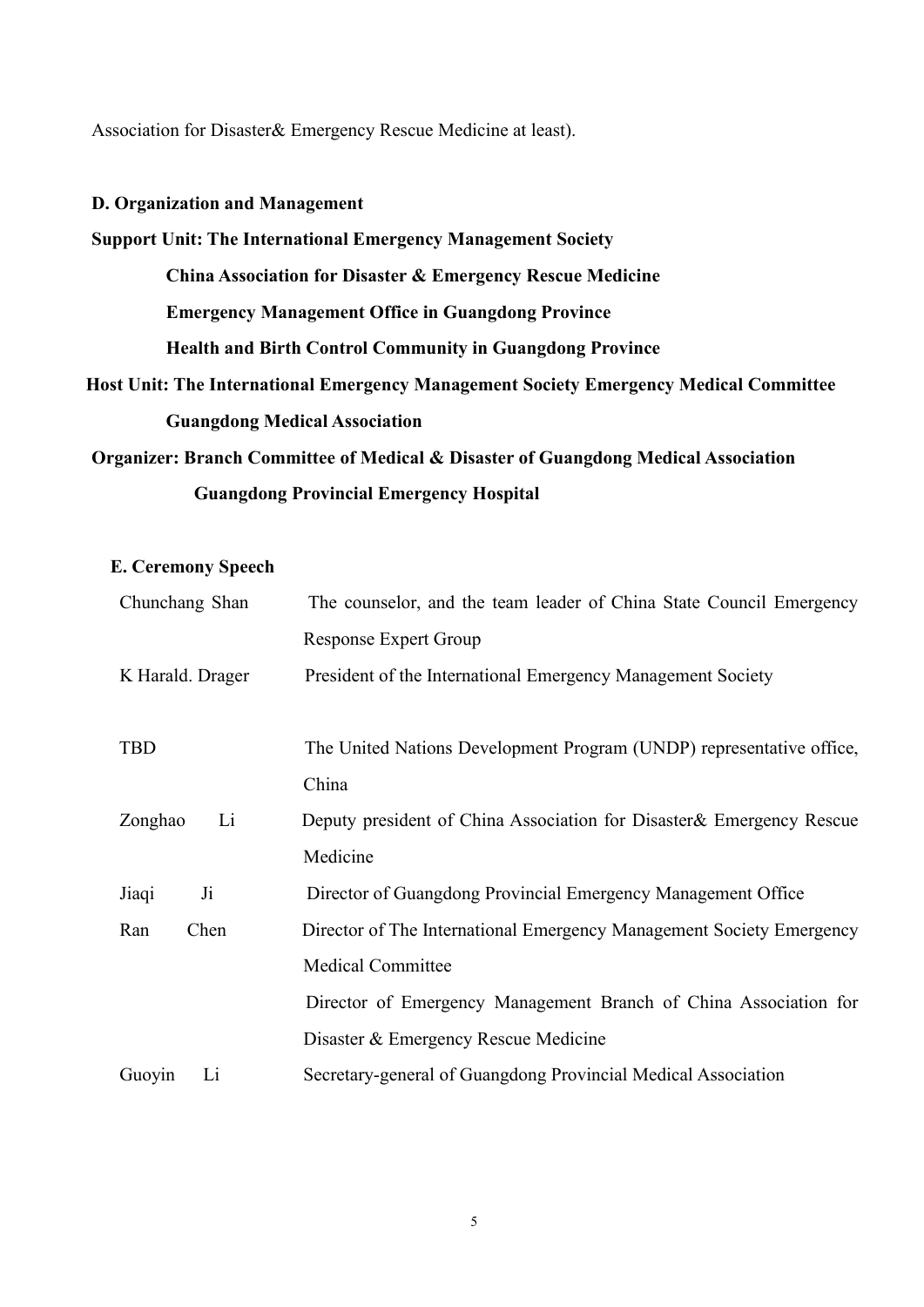#### **F. Participants (Nearly 200)**

- 1. Authorities, experts and scholars of emergency medicine field in China
- 2.Representatives and also the initiators from Emergency Management Branch of China Association for Disaster& Emergency Rescue Medicine
- 3.Related Commissioners from The International Emergency Management Society and Medical **Committee**
- 4.Related international experts and scholars in the field of emergency management system construction
- 5.Related national and foreign emergency medicine rescue specialists

#### **G. Conference Address**

- 1. Conference Address: Guangzhou, Guangdong Province
- 2. On-site visiting: Guangdong Provincial Emergency Hospital
- 3. Accommodation standard: No less than 4 star hotel

#### **H. Conference Date**

- 1. Conference Date: Full day meeting on the 28th March 2015, and visiting in the morning on 29thMarch and meeting dismiss on 29th March in the afternoon.
- 2. Registration: 27th March, 2015 8:00-24:00
- 3. Conference Schedule : Throughout 28<sup>th</sup> March, 2015 (Detailed schedule on page 9-13)
- 4. On-site visiting: To visit the Guangdong Provincial Emergency Hospital and Guangzhou

Community based on the demand of conference participants

#### **I. Expenditure**

Organizing committee will invite domestic and foreign experts, scholars, and cover the participation, meal and accommodation fees, and provide conference speakers international round-trip air ticket (economy class).

#### **J. Expectation**

1. National and foreign emergency medical specialists or personnel reach to a common sense on the importance of the emergency management system construction and application.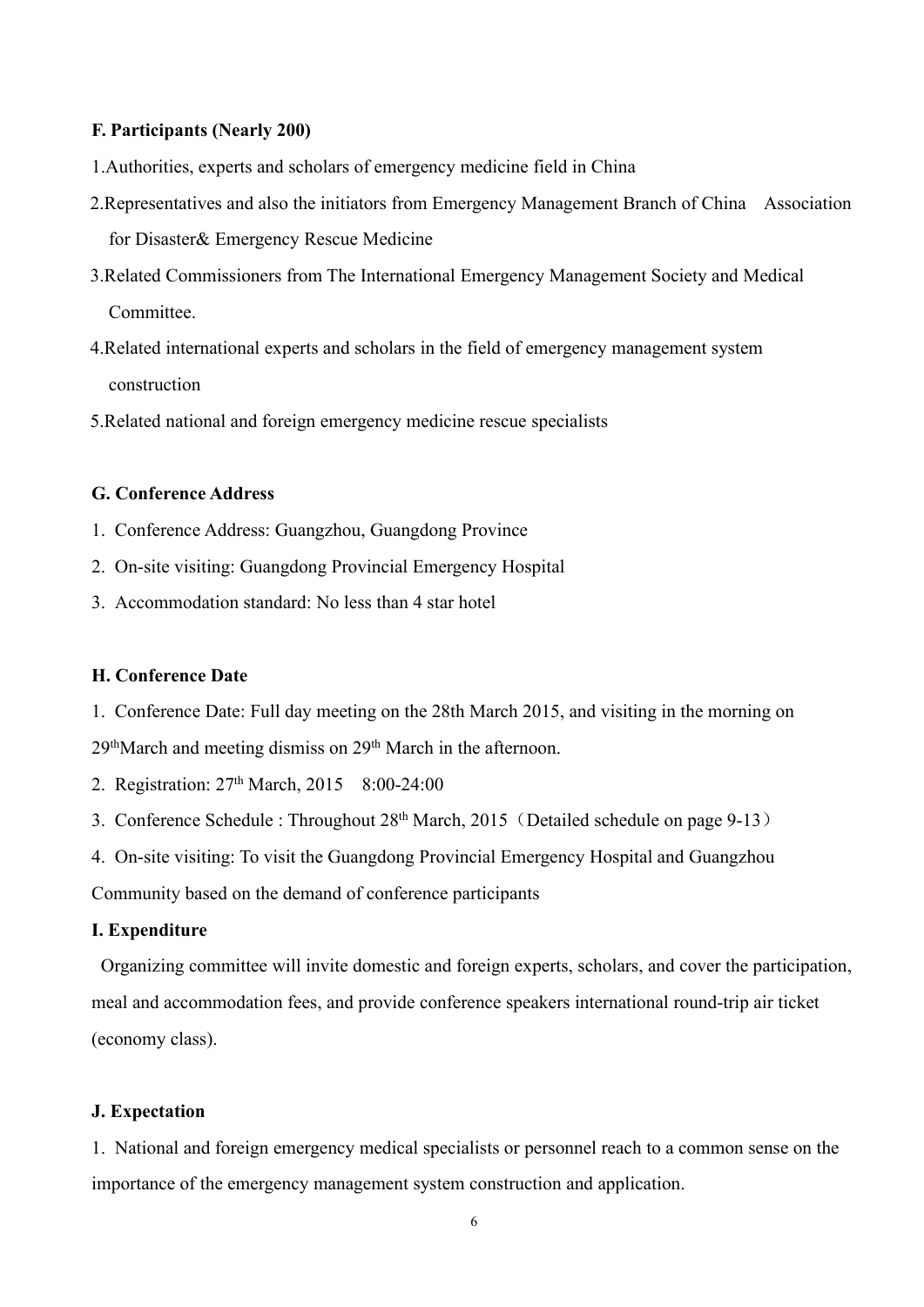2. Laying down a foundation for a wide international exchange and cooperation for different countries in the future

3. Forming the relevant materials on emergency management construction and application

4. Providing new ideas for the China emergency management construction and application and understanding Chinese emergency system for other countries scholars.

5. Facilitating and broaden the way to the emergency management system talents cultivation.

6. Enhancing the sense of honor and duty for the personnel in the construction of emergency management system.

Attachment I (Including attention and map)

Attention:

1. Every representatives please send arrangements or receipt to the organizer (Guangdong Provincial Emergency Hospital) before January  $30<sup>th</sup>$ ,  $2015$  with E-mail, fax, or express, thus to book the hotel and round trip transportation . The organizing committee will try best to arrange accommodations for the unnoticed representatives. Vehicles will be arranged for transportation between the hotel and conference venue.

2. Weather of March in Guangzhou is pleasant, warm and nice with a temperature about 22 degree.

3. Conference Contractor

| The International Emergency Management Society Emergency Medical Committee |                                    |  |                                           |  |
|----------------------------------------------------------------------------|------------------------------------|--|-------------------------------------------|--|
| Yifan Hu                                                                   | $(010 - 53360525$                  |  | 13629641360 huyifan@guojiyiyao.org)       |  |
| Mingyang Zheng                                                             | $(010 - 53360529)$                 |  | 13822179277 zhengmingyang@guojiyiyao.org) |  |
| <b>Guangdong Provincial Emergency Hospital</b>                             |                                    |  |                                           |  |
| Zebing Ye                                                                  | (13711085308, beam9350(a)sina.com) |  |                                           |  |
| Luxian Zeng                                                                | (13560164168, 13560164168@139.com) |  |                                           |  |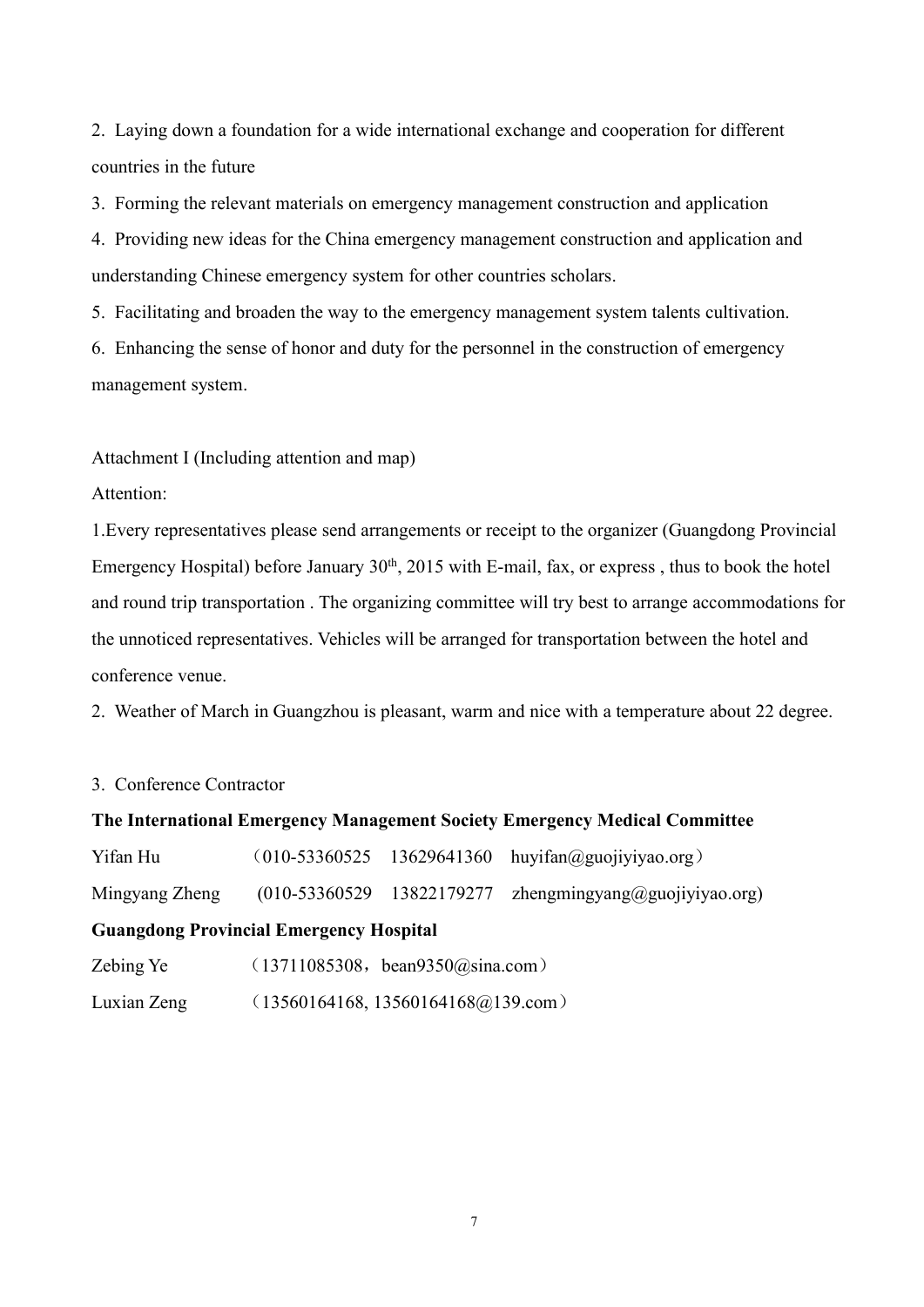#### Attechment II

## **Application form of the 2015 The Second International Emergency Medicine Seminar**

| Name of the company/unit    |                 |                                                                  |             |                                               |                                               |
|-----------------------------|-----------------|------------------------------------------------------------------|-------------|-----------------------------------------------|-----------------------------------------------|
| Address in detail of the    |                 |                                                                  |             |                                               |                                               |
| country and region          |                 |                                                                  |             |                                               |                                               |
|                             |                 | ⊔<br>yes                                                         | Lecture     |                                               |                                               |
| Lecture or not              |                 |                                                                  | topic       |                                               |                                               |
|                             |                 | no                                                               |             |                                               |                                               |
| Participant Name            | Gender          | Passport NO.                                                     | DOB         | Title/Position                                | <b>Contact E-mail Address</b>                 |
|                             |                 |                                                                  |             |                                               |                                               |
|                             |                 |                                                                  |             |                                               |                                               |
|                             |                 |                                                                  |             |                                               |                                               |
|                             |                 |                                                                  |             |                                               |                                               |
| Accommodation               |                 | $\Box$ Necessary                                                 |             | $\Box$ Unnecessary                            |                                               |
| Date for Accommodation      |                 | $\Box 27^{\text{th}}$ March<br>$\Box$ room                       |             | $\square 28^{\text{th}}$ March $\square$ room | $\Box 29^{\text{th}}$ March $\quad \Box$ room |
| Remark                      |                 |                                                                  |             |                                               |                                               |
| Remark:                     |                 | Please fill the form and then send it to following Email address |             |                                               |                                               |
|                             | <b>Yifan Hu</b> | $(010 - 53360525$                                                | 13629641360 | huyifan@guojiyiyao.org)                       |                                               |
| <b>Mingyang Zheng</b>       |                 | $(010 - 53360529$                                                | 13822179277 |                                               | zhengmingyang@guojiyiyao.org)                 |
| Or Fax to (86) 010-88335253 |                 |                                                                  |             |                                               |                                               |

Date of form filling:\_\_\_\_\_\_\_\_\_\_\_\_\_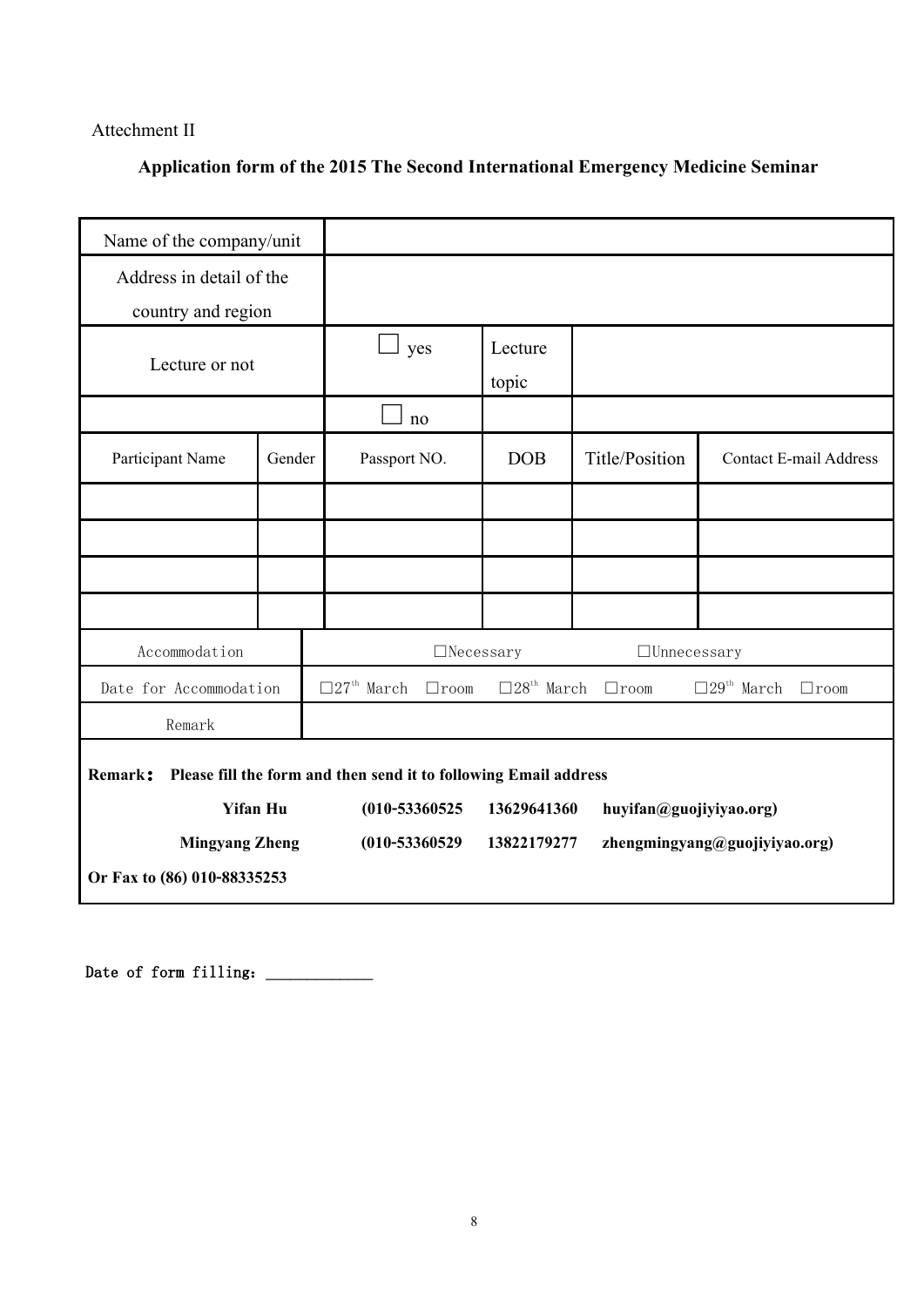# 第二届国际应急医学研讨会日程(拟定)

### **The Agenda of 2 nd International Symposium on Emergency Medicine**

## **March 27th - 29th , 2015, Guangzhou City, Guangdong Province, China**

## **(Drafted)**

| 时<br>间      | 内容及发言人                                                                     | 主持人              |  |
|-------------|----------------------------------------------------------------------------|------------------|--|
| Date & Time | <b>Topics &amp; Keynote Speakers</b>                                       | <b>Moderator</b> |  |
|             | 2015年3月28日 (周六)                                                            |                  |  |
|             | Saturday, March 28th, 2015                                                 |                  |  |
|             | 1. 国际应急管理学会主席 K. Harald Drager 致辞                                          |                  |  |
|             | Address by Mr. K. Harald Drager, President of The International            |                  |  |
|             | <b>Emergency Management Society (TIEMS)</b>                                | 待定               |  |
|             | 2. 中国国务院参事、国务院应急专家组组长吧 闪淳昌 致辞                                              |                  |  |
|             | Address by Mr. Shan Chunchang, Counselor of the State Council of           |                  |  |
|             | the People's Republic of China, Group leader of emergency                  |                  |  |
|             | professor group of State Council of the People's Republic of China         |                  |  |
|             | 3. 联合国开发计划署驻华代表处(待定)致辞                                                     |                  |  |
|             | Address by (To be decided), United Nations Development                     |                  |  |
|             | Programme                                                                  |                  |  |
|             | 4. 中国医学救援协会常务副会长兼秘书长、中国灾害防御协会救                                             |                  |  |
|             | 援医学会会长 李宗浩 致辞                                                              |                  |  |
|             | Address by Mr. Li Zonghao , Executive-vice Chairman &                      |                  |  |
|             | Secretary-General of China Association for Disaster & Emergency            | <b>TBD</b>       |  |
| 08:30-09:00 | Rescue Medicine; Chairman of China Association of Disaster                 |                  |  |
|             | <b>Medicine</b>                                                            |                  |  |
|             | 5. 广东省政府应急管理办公室主任纪家琪 致辞                                                    |                  |  |
|             | Address by Mr. Ji Jiaqi, Director of Office of Emergency                   |                  |  |
|             | Management, the People's Government of Guangdong Province                  |                  |  |
|             | 6.国际应急管理学会医学专业委员会主任、中国医学救援协会应急                                             |                  |  |
|             | 管理分会主任 陈 冉 致辞                                                              |                  |  |
|             | Address by Mrs. Chen Ran, Director of The International Emergency          |                  |  |
|             | Management Society Emergency Medical Committee; Director of                |                  |  |
|             | <b>Emergency Management Branch of China Association for Disaster &amp;</b> |                  |  |
|             | <b>Emergency Rescue Medicine</b>                                           |                  |  |
|             | 7.广东省医学会秘书长李国营 致辞                                                          |                  |  |
|             | Address by Mr. Li Guoying, Secretary-General of Guangdong                  |                  |  |
|             | <b>Medical Association</b>                                                 |                  |  |
|             |                                                                            |                  |  |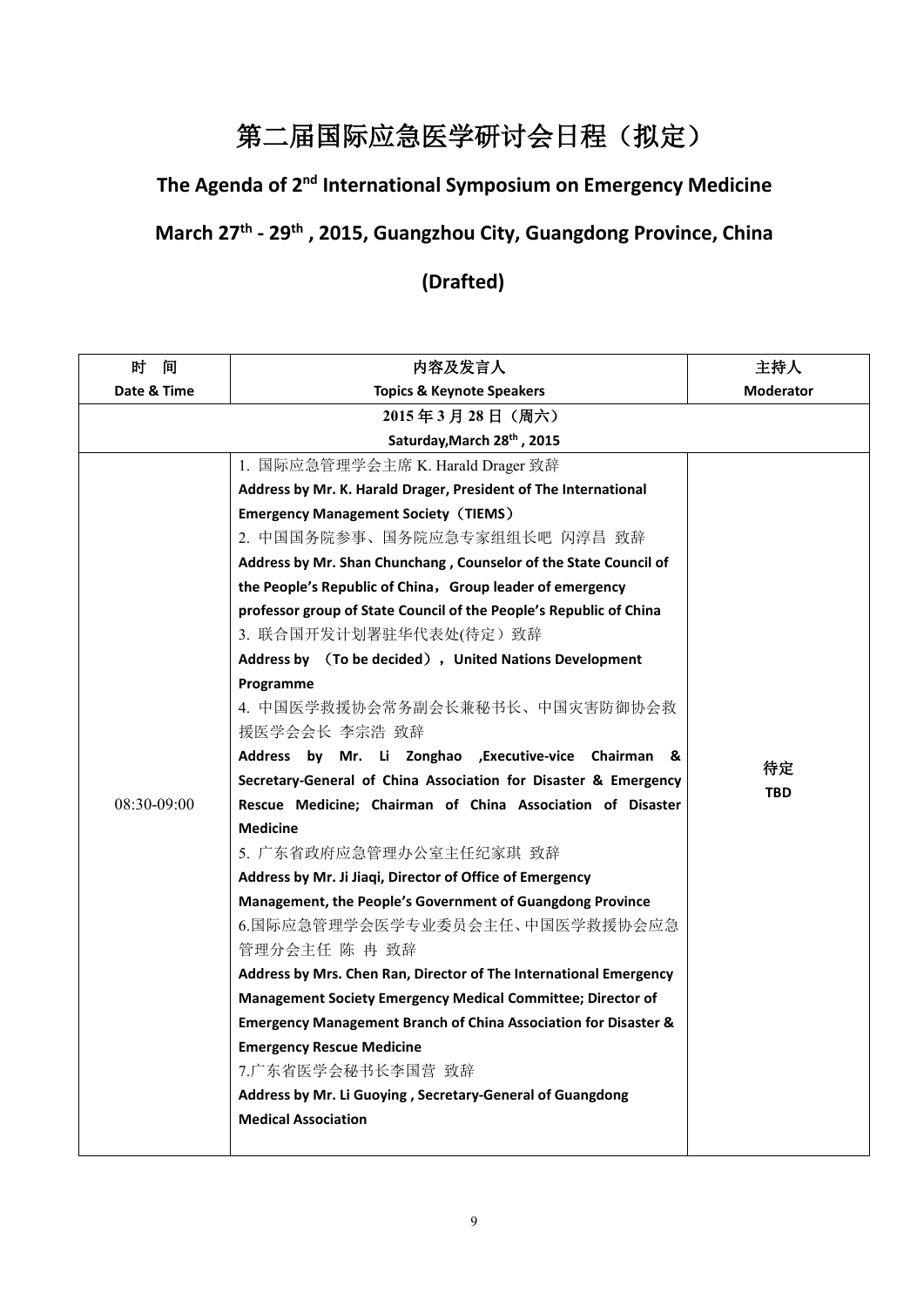|             | 合影及休息                                                                                                                          |            |
|-------------|--------------------------------------------------------------------------------------------------------------------------------|------------|
| 09:00-09:20 | <b>Group Photo&amp; Break</b>                                                                                                  |            |
|             | 演讲 1: 待定                                                                                                                       |            |
|             | 演讲人: K. Harald Drager 国际应急管理学会主席                                                                                               |            |
|             | --Topic 1: TBD                                                                                                                 |            |
|             | --Speaker: Dr. K. Harald Drager, President of The International                                                                |            |
|             | <b>Emergency Management Society (TIEMS)</b>                                                                                    |            |
|             | 演讲 2: 待定                                                                                                                       |            |
|             | 演讲人: 李宗浩, 中国医学救援协会常务副会长兼秘书长、中国                                                                                                 |            |
|             | 灾害防御协会救援医学会会长                                                                                                                  |            |
|             | --Topic 2: TBD                                                                                                                 |            |
|             | --Speaker: Dr. Li Zonghao, Executive-vice<br>Chairman &                                                                        |            |
|             | Secretary-General of China Association for Disaster & Emergency<br>Rescue Medicine ; Chairman of China Association of Disaster |            |
|             | <b>Medicine</b>                                                                                                                | 待定         |
| 09:20-10:40 |                                                                                                                                | <b>TBD</b> |
|             | 演讲 3: 生化恐怖袭击和新型疾病-挑战和解决                                                                                                        |            |
|             | 演讲人: Prof.Meir Oren, 西勒.雅法 医学中心院长                                                                                              |            |
|             | -- Topic 3: Bioterrorism and New Emerging Diseases - Challenges and                                                            |            |
|             | <b>Solutions</b>                                                                                                               |            |
|             | --Speaker: Prof. Meir Oren, President of the Hillel - Yaffe Medical                                                            |            |
|             | Center                                                                                                                         |            |
|             | 演讲 4: 待定                                                                                                                       |            |
|             | 演讲人: Prof.Eric Goralnick,哈佛大学医学院附属 Brigham and                                                                                 |            |
|             | Women's 医院急诊部副主任                                                                                                               |            |
|             | --Topic 4: TBD                                                                                                                 |            |
|             | --Speaker: Prof.Eric Goralnick,哈佛大学医学院附属  Brigham and                                                                          |            |
|             | Women's 医院急诊部副主任                                                                                                               |            |
|             | 演讲 5: 加拿大不列颠哥伦比亚应急服务概况                                                                                                         |            |
|             | 演讲人: Prof.Kate Aleck, Bridging Experience/CEO                                                                                  |            |
|             | -- Topic 5: Overview of Emergency Services in British Columbia                                                                 |            |
|             | Canada                                                                                                                         |            |
| 10:40-11:40 | --Speaker: Prof.Kate Aleck, CEO of Bridging Experience                                                                         |            |
|             | 演讲 6: 待定                                                                                                                       | 待定         |
|             | 演讲人: 英国专家                                                                                                                      | <b>TBD</b> |
|             | --Topic 6: TBD                                                                                                                 |            |
|             | --Speaker: TBD                                                                                                                 |            |
|             |                                                                                                                                |            |
|             |                                                                                                                                |            |
|             |                                                                                                                                |            |
|             |                                                                                                                                |            |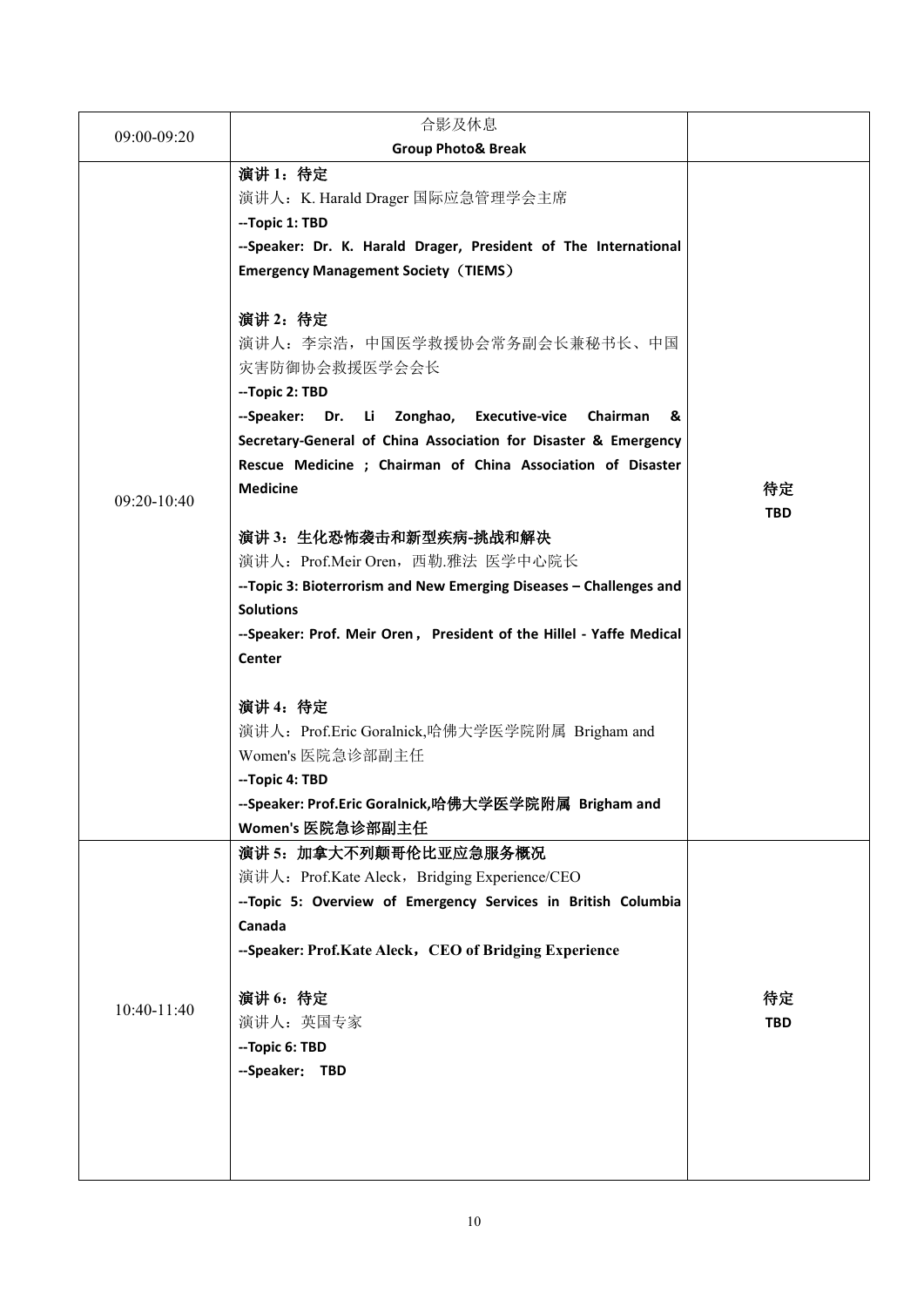|               | 演讲 7: 待定                                                              |            |
|---------------|-----------------------------------------------------------------------|------------|
|               | 演讲人: 中方人员                                                             |            |
|               | --Topic 7: TBD                                                        |            |
|               | --Speaker: TBD                                                        |            |
|               | 午餐                                                                    |            |
| 12:00-13:30   | Lunch                                                                 |            |
|               | 演讲 8: 待定                                                              |            |
|               | 演讲人: Prof.David Crandell, 哈佛大学                                        |            |
|               | --Topic 8: TBD                                                        |            |
|               | --Speaker: Prof.David Crandell, Harvard University                    |            |
|               | 演讲 9: 加拿大视角的灾难应急管理                                                    |            |
|               | 演讲人: Dr.Neilson Mclean, 空中应急救援基地医疗主任                                  |            |
|               | -- Topic 9: Disaster & Emergency Management of Canadian               |            |
|               | perspective                                                           |            |
|               | --Speaker: Dr.Neilson Mclean, Air Emergency Ambulance/Medical         | 待定         |
| 13:30-14:50   | <b>Director</b>                                                       | <b>TBD</b> |
|               |                                                                       |            |
|               | 演讲 10: 待定                                                             |            |
|               | 演讲人: 澳大利亚专家                                                           |            |
|               | --Topic 10: TBD                                                       |            |
|               | --Speaker: TBD                                                        |            |
|               | 演讲 11: 待定                                                             |            |
|               | 演讲人: 美国 Dubin                                                         |            |
|               | --Topic 11: TBD                                                       |            |
|               | --Speaker: TBD                                                        |            |
|               | 演讲 12: 胸外科在应急医学中: 德国一级创伤中心的经验                                         |            |
|               | 演讲人: Dr. Habil. Detlev Branscheid. 比勒菲尔德基督教医院/胸外                      |            |
|               | 科主任                                                                   |            |
|               | -- Topic 12: Thoracic Surgery in emergency medicine: Experience       |            |
|               | in a level 1 Trauma center in Germany                                 |            |
|               | --Speaker: Dr. Habil. Detlev Branscheid. Director of Evangelisches    |            |
|               | Krankenhaus Bielefeld gGmbH Clinic for Thoracic Surgery               |            |
| $14:50-15:50$ | 演讲 13: 在面临快速增长的心血管疾病中占领主动地位                                           | 待定         |
|               | 演讲人: Prof.Charlie Abraham,萨默林医院、莱特州立大学布恩                              | <b>TBD</b> |
|               | 绍夫特医学院医师领头人                                                           |            |
|               | -- Topic 13: Taking the Lead in Facing the Epidemic of Cardiovascular |            |
|               | <b>Disease</b>                                                        |            |
|               | --Speaker: Prof.Charlie Abraham, Physician leader of Abraham &        |            |
|               | Associates, LLC                                                       |            |
|               |                                                                       |            |
|               |                                                                       |            |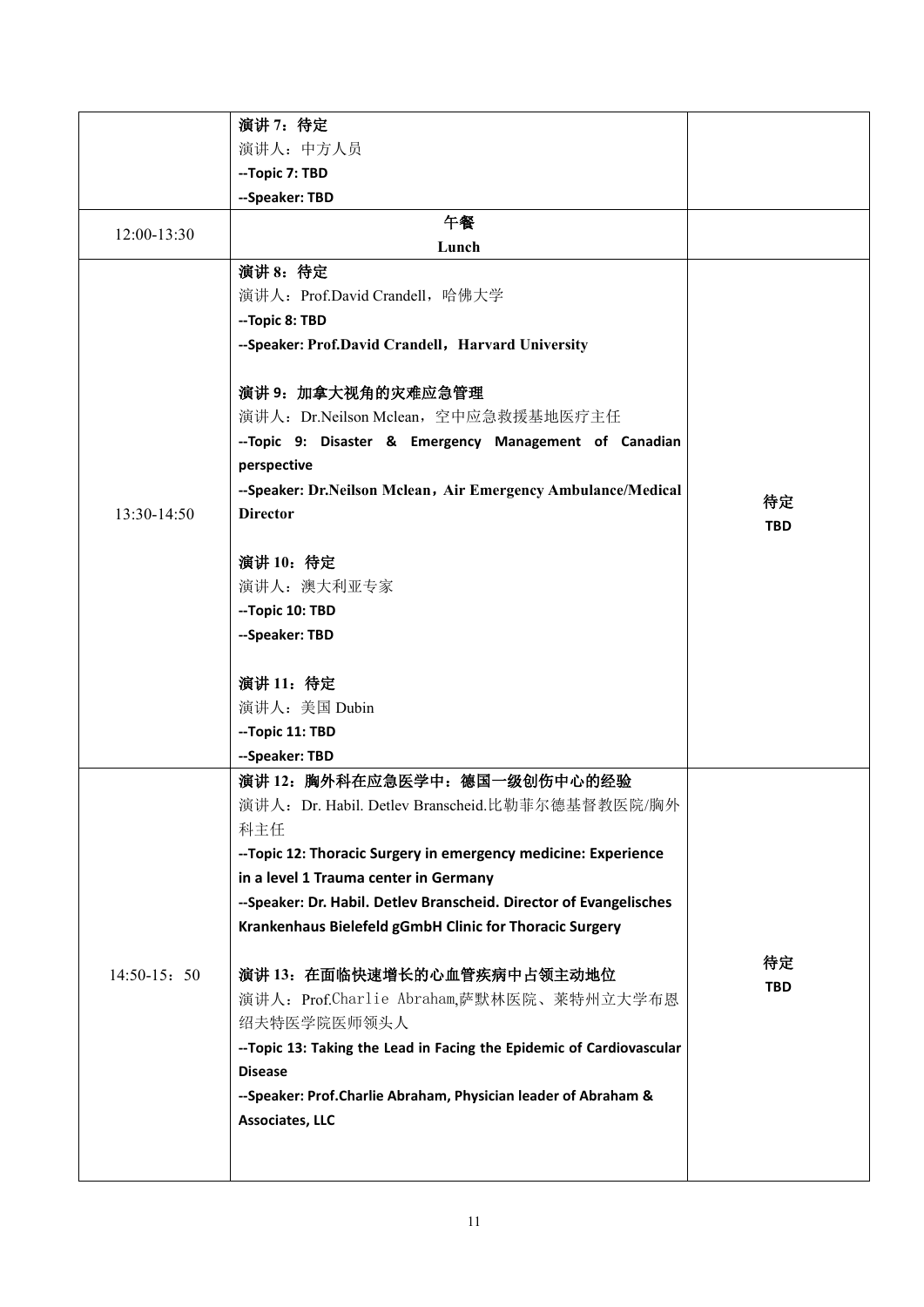|             | 演讲 14: 待定                                                       |            |
|-------------|-----------------------------------------------------------------|------------|
|             | 演讲人: 英国专家                                                       |            |
|             | --Topic 14: TBD                                                 |            |
|             | --Speaker: TBD                                                  |            |
|             |                                                                 |            |
|             |                                                                 |            |
| 15:50-16:00 | 休息                                                              |            |
|             | <b>Break</b>                                                    |            |
|             | 演讲 15: 德国专家(待定)                                                 |            |
|             | 演讲人: Germany Prof                                               |            |
|             | --Topic15: TBD                                                  |            |
|             | --Speaker: TBD                                                  |            |
|             | 演讲 16: 待定                                                       |            |
|             | 演讲人: 陈日昌,台湾急诊管理学会理事长/急重症医疗发展基金会                                 |            |
| 16:00-17:00 | 董事长/长庚大学医学院教授/台湾长庚医院急诊部主任                                       | 待定         |
|             | --Topic 16: TBD                                                 | <b>TBD</b> |
|             | --Speaker: TBD                                                  |            |
|             |                                                                 |            |
|             | 演讲 17: 待定                                                       |            |
|             | 演讲人: 中方人员                                                       |            |
|             | --Topic 17: TBD                                                 |            |
|             | --Speaker: TBD                                                  |            |
|             |                                                                 |            |
|             | 演讲 18: 德国专家(待定)                                                 |            |
|             | 演讲人: Germany Prof                                               |            |
|             | --Topic 18: TBD                                                 |            |
|             | --Speaker: TBD                                                  |            |
|             |                                                                 |            |
|             |                                                                 |            |
| 17:00-18:00 | 演讲 19: 美国赢生心血管项目介绍                                              | 待定         |
|             | 演讲人: Prof.Farrell Mendelsohn,美国普林斯顿医学中心主任、国                     | <b>TBD</b> |
|             | 际心血管再生医学主任、治疗性血管新生研究中心主任                                        |            |
|             | -- Topic 19: InnoMed Cardiovascular Fellowship                  |            |
|             | --Speaker: Prof.Farrell Mendelsohn, Director of Baptist Medical |            |
|             | Center, Princeton; International Cardiovascular Regenerative    |            |
|             | Medicine; Therapeutic Angiogenesis Research Center              |            |
|             |                                                                 |            |
|             |                                                                 |            |
|             |                                                                 |            |